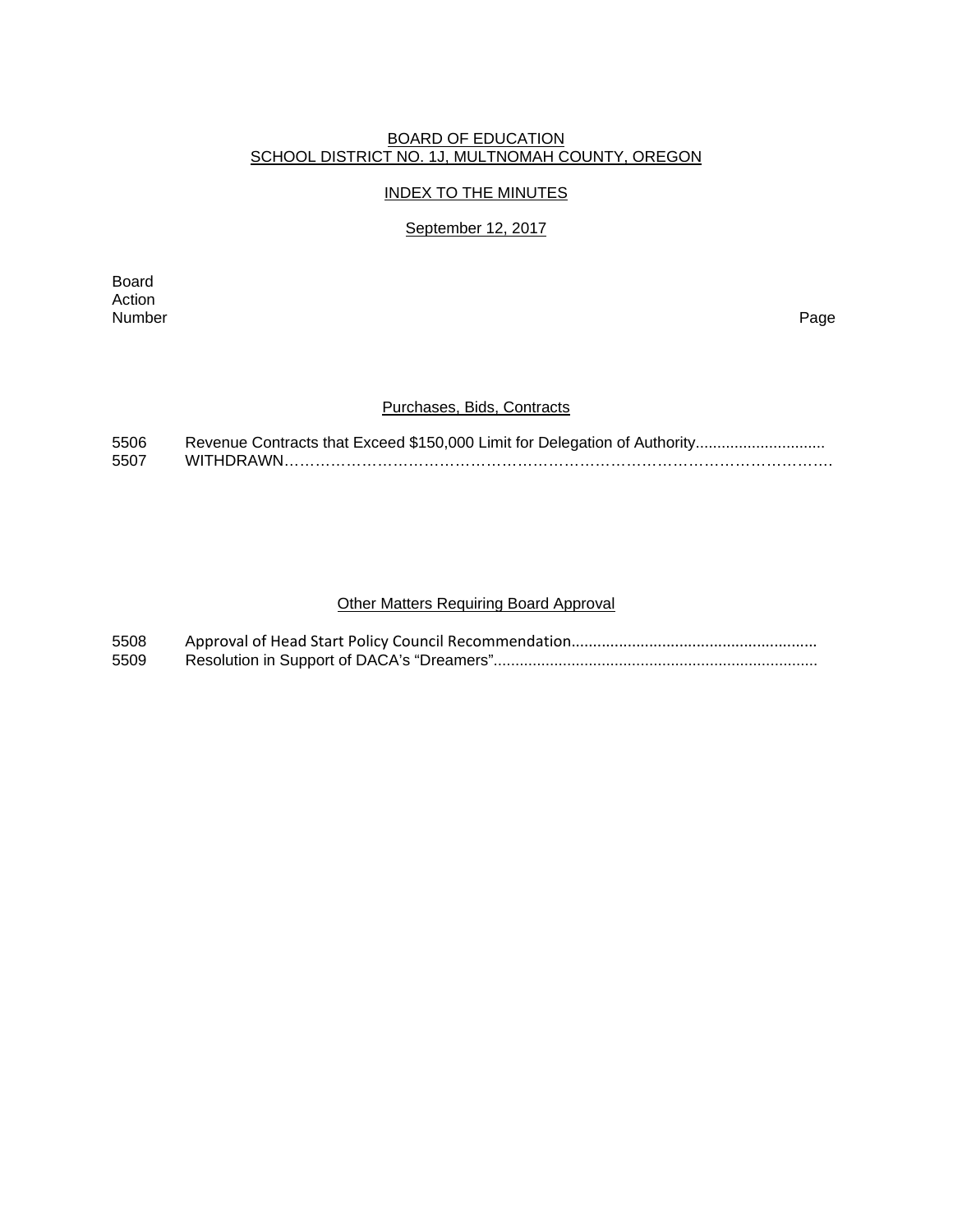## Purchases, Bids, Contracts

The Interim Superintendent RECOMMENDED adoption of the following item:

## Number 5506

## Resolution No. 5507 was Withdrawn

Director Anthony moved and Director Moore seconded the motion to adopt Resolution No. 5506. The motion was put to a voice vote and passed unanimously (6-yes, 0-no), with Director Rosen absent and Student Representative Tran voting yes, unofficial.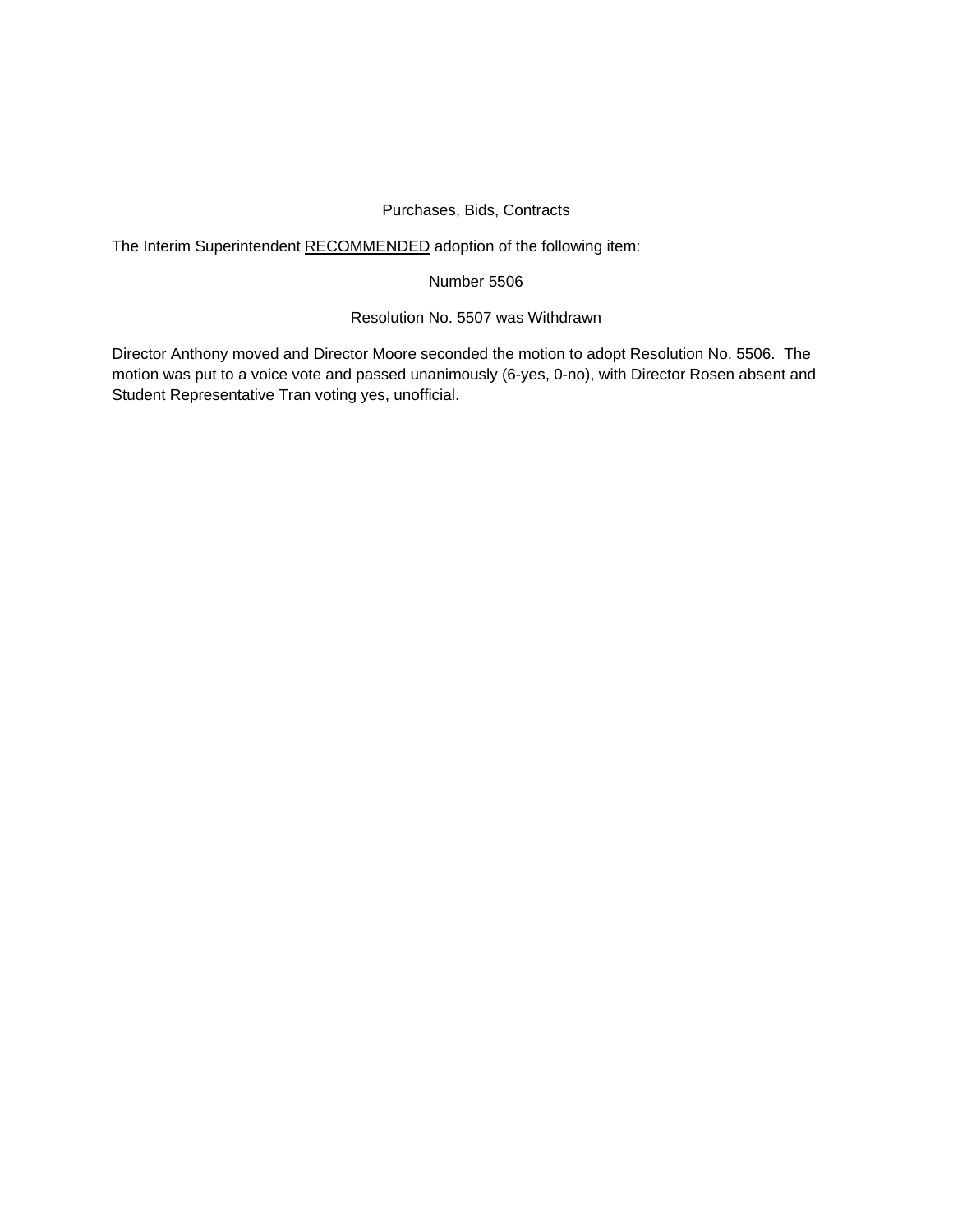## **RESOLUTION No. 5506**

## Revenue Contracts that Exceed \$150,000 Limit for Delegation of Authority

### **RECITAL**

Portland Public Schools ("District") Public Contracting Rules PPS-45-0200 ("Authority to Approve District Contracts; Delegation of Authority to Superintendent") requires the Board of Education ("Board") to enter into and approve all contracts, except as otherwise expressly authorized. Contracts exceeding \$150,000 per contractor are listed below.

## **RESOLUTION**

The Superintendent recommends that the Board approve these contracts. The Board accepts this recommendation and by this resolution authorizes the Deputy Clerk to enter into the following agreements.

### **NEW REVENUE CONTRACTS**

No New Revenue Contracts

### **NEW INTERGOVERNMENTAL AGREEMENTS / REVENUE ("IGA/Rs")**

| <b>Contractor</b>                                           | Contract<br>Term             | <b>Contract Type</b>                                  | <b>Description of Services</b>                                                                                                                                                            | Contract<br>Amount | Responsible<br>Administrator,<br><b>Funding Source</b> |
|-------------------------------------------------------------|------------------------------|-------------------------------------------------------|-------------------------------------------------------------------------------------------------------------------------------------------------------------------------------------------|--------------------|--------------------------------------------------------|
| State of Oregon                                             | 7/1/17<br>through<br>6/30/18 | Intergovernmental<br>Agreement/Revenue<br>IGA/R 65094 | PPS Head Start will provide<br>services to low income 3-5 year<br>olds and the State will<br>reimburse the District.                                                                      | \$4,209,133        | A. Lopez                                               |
| State of Oregon -<br>Department of Human<br><b>Services</b> | 7/1/17<br>through<br>6/30/19 | Intergovernmental<br>Agreement/Revenue<br>IGA/R 65156 | Provides funding for District's<br>operation of a local Youth<br>Transition Program to assist<br>students with disabilities<br>successfully transition from<br>High School to employment. | \$442.331          | V. Truong                                              |

## **AMENDMENTS TO EXISTING REVENUE CONTRACTS**

No Amendments to Existing Revenue Contracts

*Y. Awwad*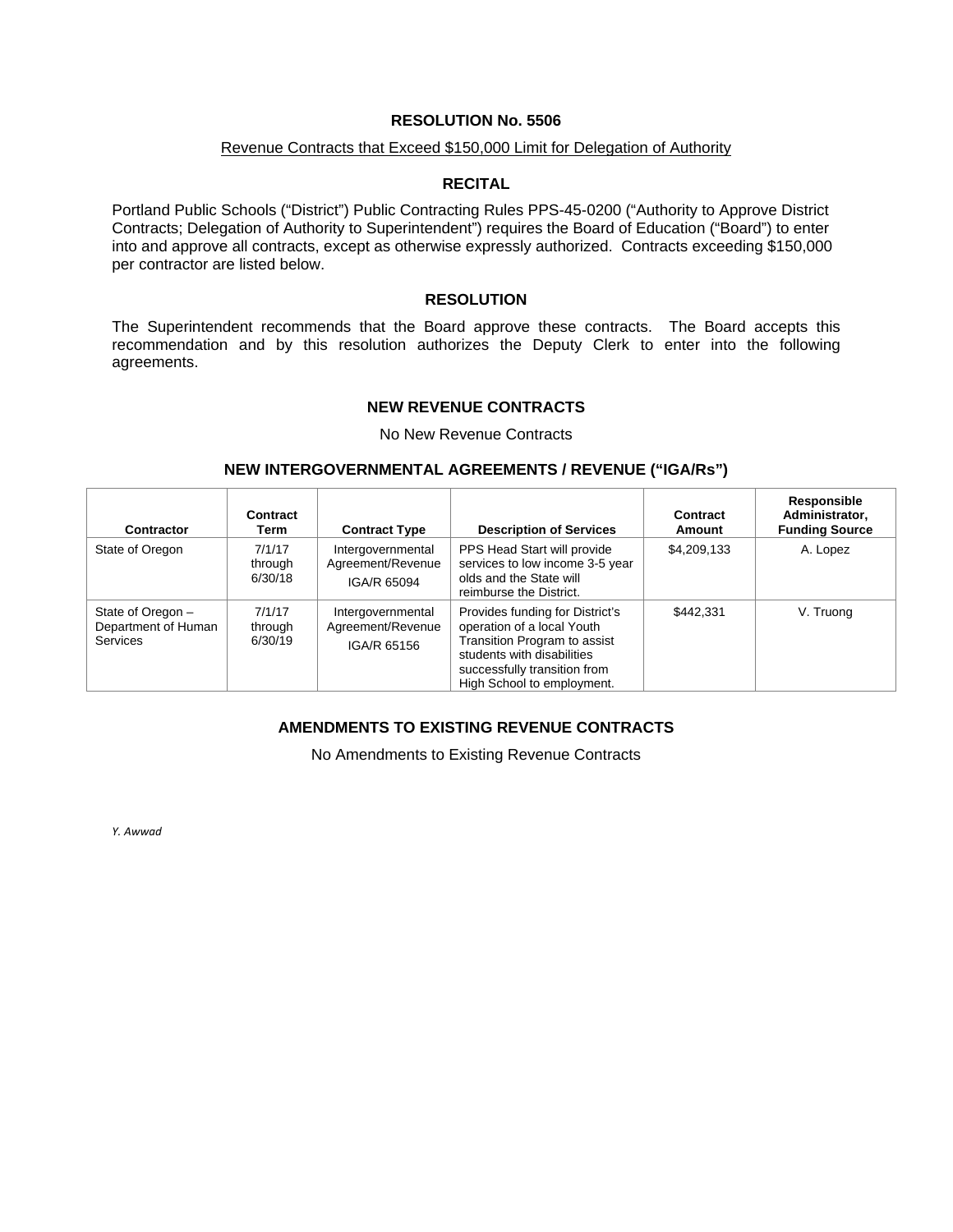# **RESOLUTION No. 5007 WITHDRAWN**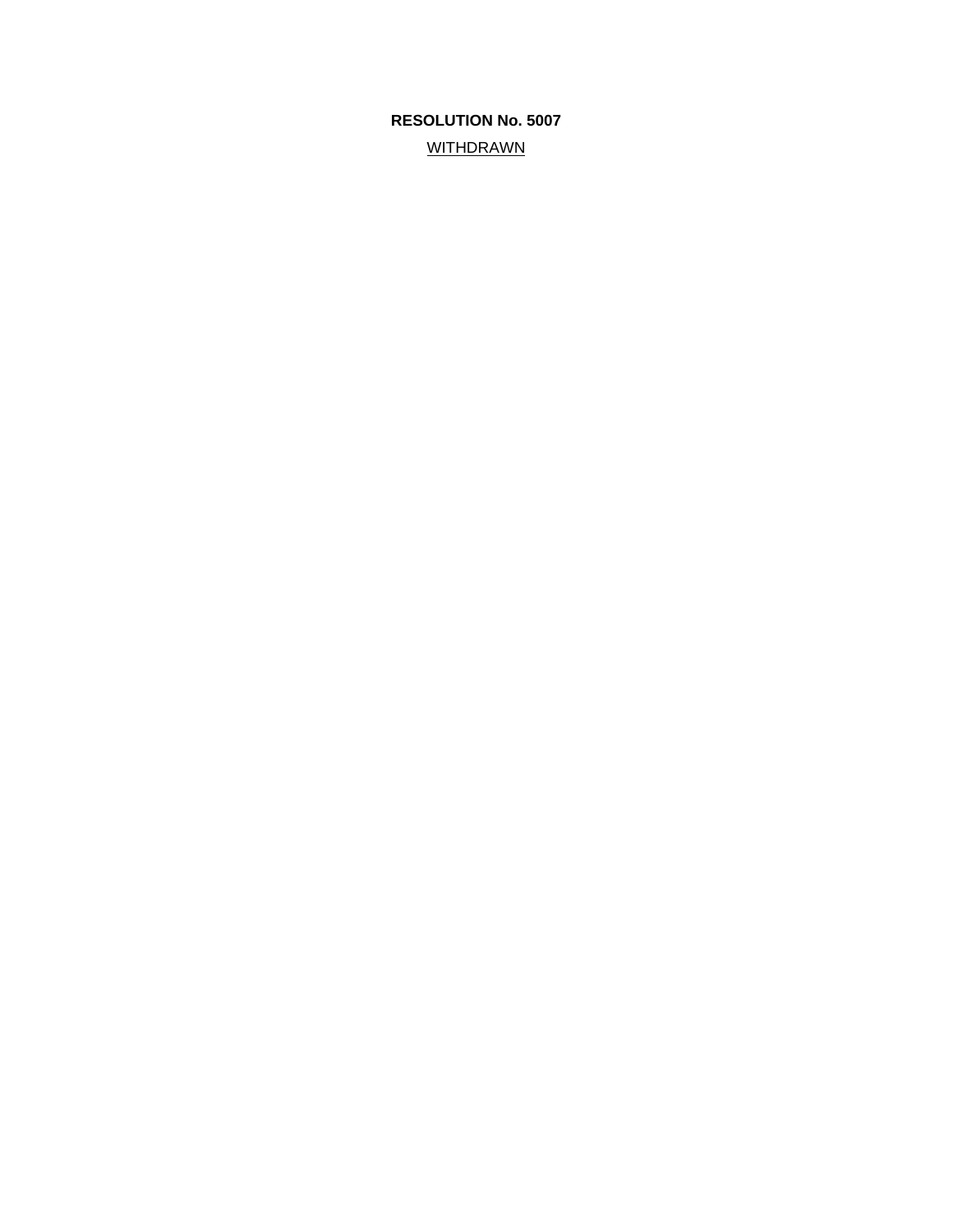## Other Matters Requiring Board Approval

The Interim Superintendent RECOMMENDED adoption of the following items:

## Numbers 5508 and 5509

Director Anthony moved and Director Moore seconded the motion to adopt Resolution No. 5508. The motion was put to a voice vote and passed unanimously (6-yes, 0-no), with Director Rosen absent and Student Representative Tran voting yes, unofficial.

During the Committee of the Whole, Director Esparza Brown moved and Director Bailey seconded the motion to adopt Resolution No. 5509. The motion was put to a voice vote and passed unanimously (6-yes, 0-no), with Director Rosen absent and Student Representative Tran voting yes, unofficial.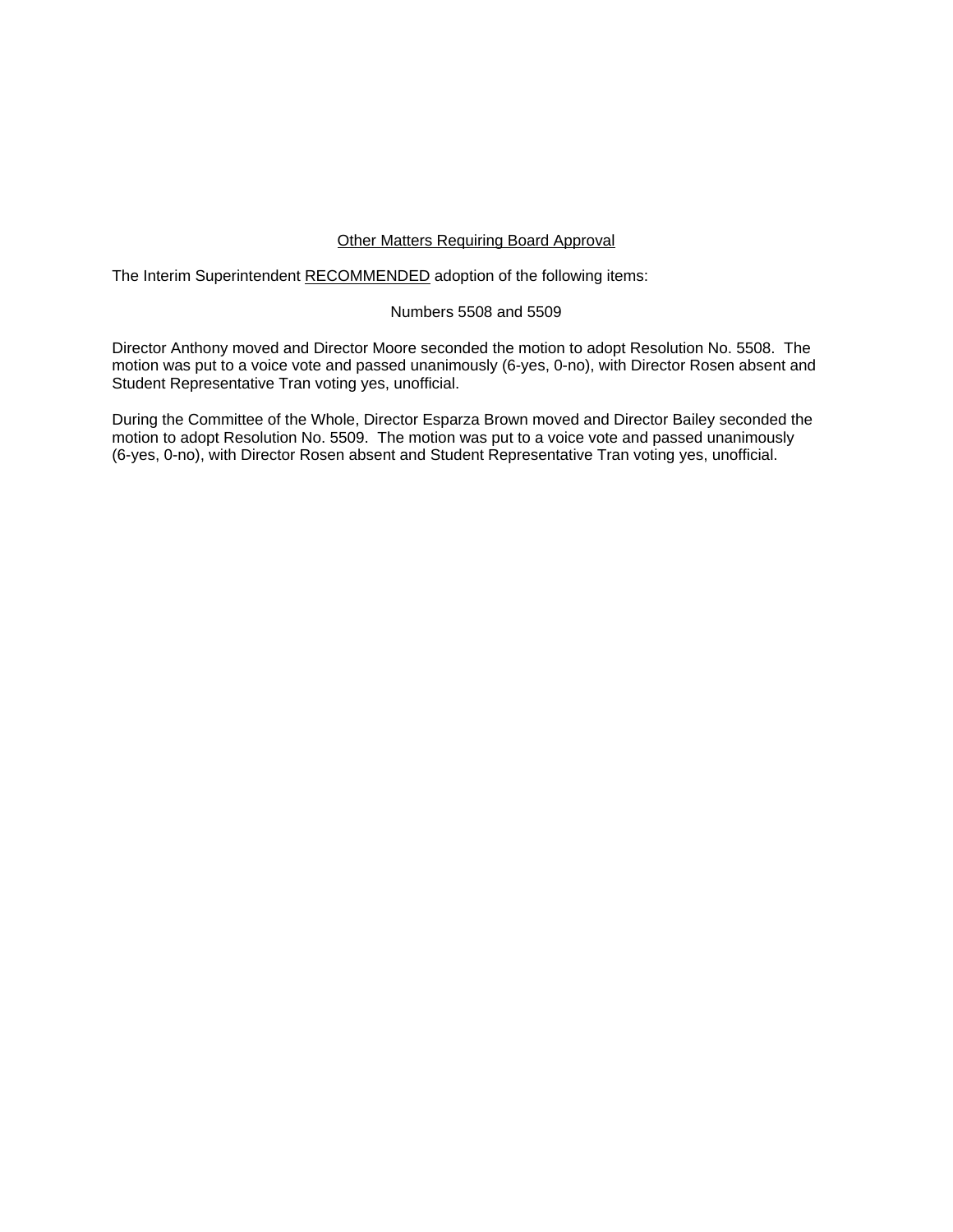## **RESOLUTION No. 5508**

## Approval of Head Start Policy Council Recommendation

# **RECITALS**

- A. Federal requirements call for the Governing Board of a Head Start program to approve recommendations for the program.
- B. The Board of Directors for Portland Public Schools serves as the Governing Board for the PPS Head Start Program.
- C. Portland Public Schools Policy Council recommends submitting the application for the Non-Competing Continuation grant for fiscal year 2018.

## **RESOLUTION**

The Board of Directors for Portland Public Schools, School District No. 1J, Multnomah County, Oregon, approves the Head Start Policy Council recommendations as stated above.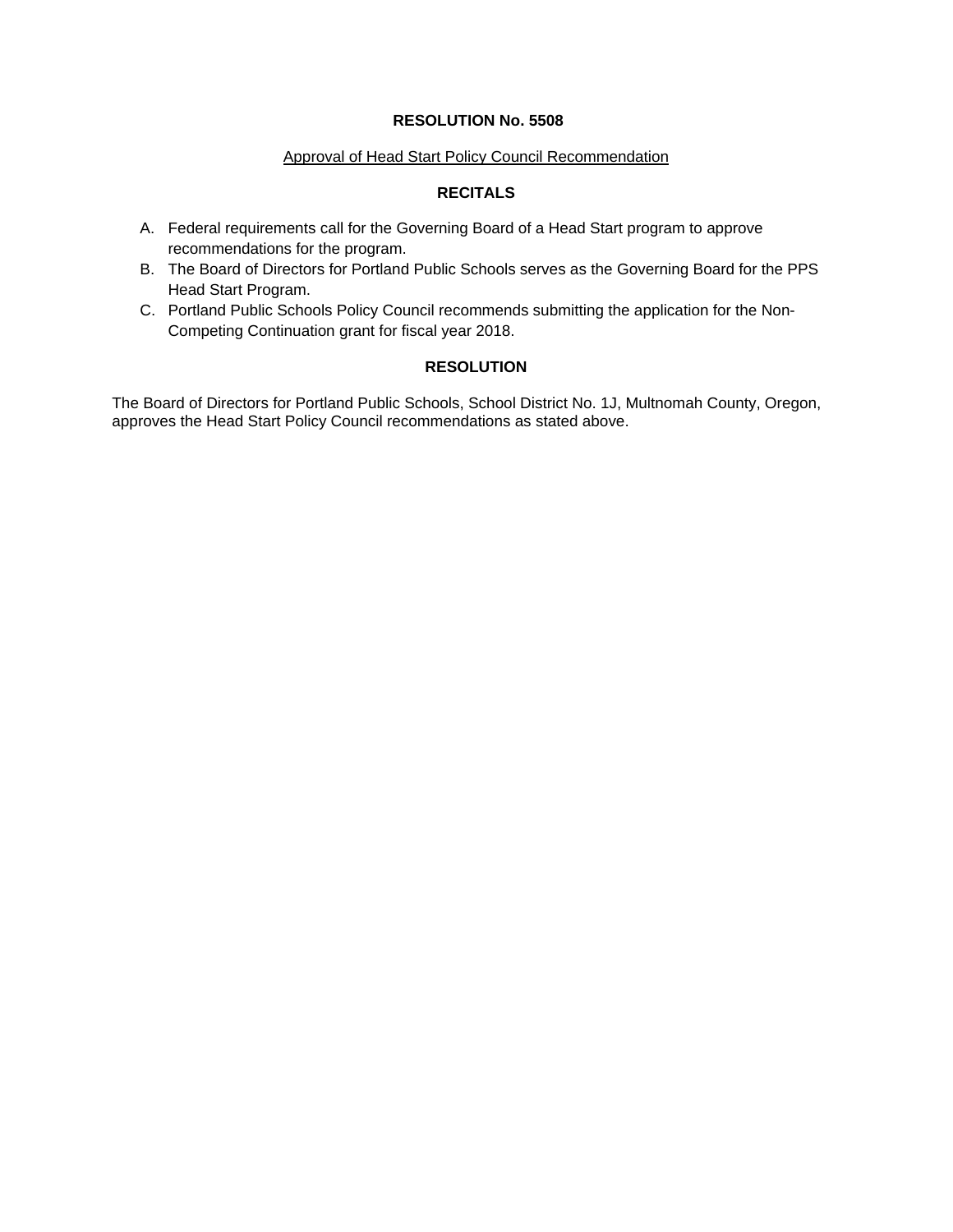## **RESOLUTION No. 5509**

### Resolution in Support of DACA's "Dreamers"

## **RECITALS**

- A. A RESOLUTION urging Congress and the State of Oregon to protect DACA recipients and affirming support for all students, regardless of citizen status and immigration status.
- B. WHEREAS, the mission of public schools is to educate future generations of informed, engaged citizens and build a common foundation for a robust democratic polity and a vital economy; and
- C. WHEREAS, students living within the boundaries of and attending Portland Public Schools currently come from around the world, all of whom deserve opportunities to thrive and prepare themselves for a prosperous and fulfilling future; and
- D. WHEREAS, the U.S. Supreme Court's decision in Plyler v. Doe (1982) held all resident children are entitled to education in the public schools and it is unconstitutional to deny a free public education to children who are not legally admitted into the United States; and
- E. WHEREAS, Portland Public Schools' policy, state law, and federal law provide that a child's enrollment in public school may not be conditioned on the child's citizen status or immigration status; and
- F. WHEREAS, public schools cannot and should not inquire regarding the immigration status of a student or the student's parent(s)/guardian(s) as part of the admissions process; and
- G. WHEREAS, on June 15, 2012, the U.S. Department of Homeland Security (DHS) announced that it would not deport certain undocumented youth who came to the United States as children under the Deferred Action for Childhood Arrivals (DACA) program; and
- H. WHEREAS, over 11,000 Oregonians are enrolled in DACA; and
- I. WHEREAS, studies show that DACA recipients are making significant, positive contributions to their communities and economies by increasing tax revenue for states and localities, starting their own businesses, earning higher wages, participating more fully in the workforce and pursing educational opportunities that they previously could not access; and
- J. WHEREAS, the Dream Act, a bi-partisan bill that would grant conditional permanent residency status has been introduced in the U.S. Senate and U.S. House; and
- K. WHEREAS, on September 5, 2017, the U.S. Department of Homeland Security issued a Memorandum ending the DACA program;

### **RESOLUTION**

The Board of Directors of the Portland Public Schools:

- 1. Expects District staff to treat all students in a loving, respectful, and equitable manner without regard for race, color, ethnicity, religion, citizenship, immigration status, national origin, ability, gender, or sexual orientation;
- 2. Pledges to students and families that neither Portland Public Schools nor any of its employees will cooperate with immigration authorities and, in conformance with the Family Education Rights and Privacy Act, will maintain the confidentiality of student information;